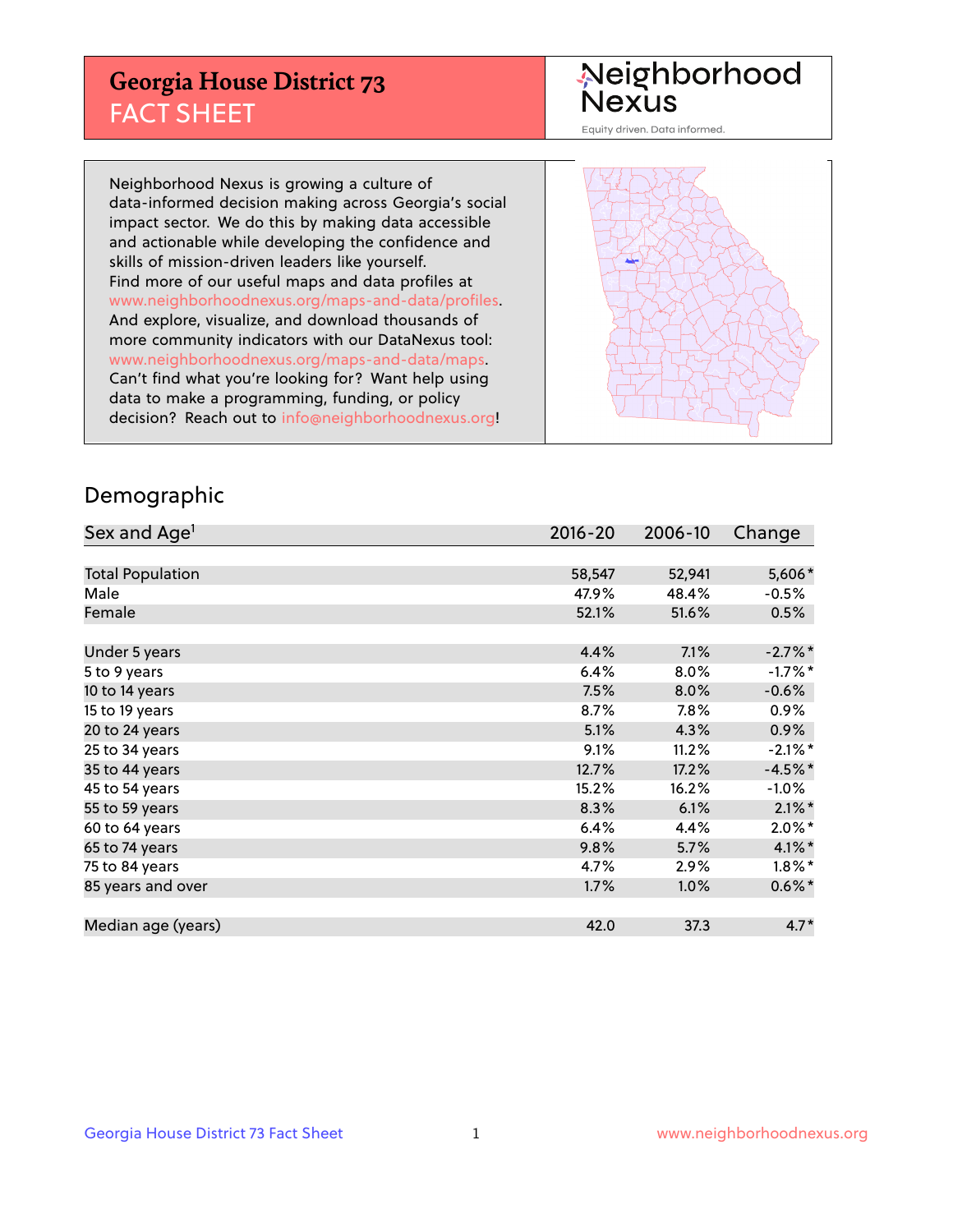## Demographic, continued...

| Race <sup>2</sup>                                            | $2016 - 20$ | 2006-10 | Change     |
|--------------------------------------------------------------|-------------|---------|------------|
| <b>Total population</b>                                      | 58,547      | 52,941  | 5,606*     |
| One race                                                     | 96.9%       | 98.1%   | $-1.2%$ *  |
| White                                                        | 79.1%       | 81.2%   | $-2.1\%$ * |
| <b>Black or African American</b>                             | 11.7%       | 11.9%   | $-0.2%$    |
| American Indian and Alaska Native                            | 0.2%        | 0.1%    | 0.0%       |
| Asian                                                        | 4.1%        | 2.9%    | $1.3\%$ *  |
| Native Hawaiian and Other Pacific Islander                   | 0.2%        | 0.1%    | 0.1%       |
| Some other race                                              | 1.6%        | 1.8%    | $-0.3%$    |
| Two or more races                                            | 3.1%        | 1.9%    | $1.2\%$ *  |
| Race alone or in combination with other race(s) <sup>3</sup> | $2016 - 20$ | 2006-10 | Change     |
| Total population                                             | 58,547      | 52,941  | 5,606*     |
| White                                                        | 81.8%       | 82.9%   | $-1.1%$    |
| <b>Black or African American</b>                             | 12.7%       | 12.5%   | 0.2%       |
| American Indian and Alaska Native                            | 0.7%        | 0.7%    | 0.1%       |
| Asian                                                        | 4.9%        | 3.4%    | $1.5\%$ *  |
| Native Hawaiian and Other Pacific Islander                   | 0.4%        | 0.3%    | 0.1%       |
| Some other race                                              | 2.8%        | 2.2%    | 0.6%       |
| Hispanic or Latino and Race <sup>4</sup>                     | $2016 - 20$ | 2006-10 | Change     |
| <b>Total population</b>                                      | 58,547      | 52,941  | 5,606*     |
| Hispanic or Latino (of any race)                             | 6.9%        | 6.1%    | 0.8%       |
| Not Hispanic or Latino                                       | 93.1%       | 93.9%   | $-0.8%$    |
| White alone                                                  | 74.6%       | 77.7%   | $-3.1\%$ * |
| <b>Black or African American alone</b>                       | 11.6%       | 11.5%   | 0.2%       |
| American Indian and Alaska Native alone                      | 0.1%        | 0.1%    | 0.0%       |
| Asian alone                                                  | 4.1%        | 2.9%    | $1.3\%$ *  |
| Native Hawaiian and Other Pacific Islander alone             | 0.1%        | 0.1%    | 0.0%       |
| Some other race alone                                        | 0.5%        | 0.2%    | 0.3%       |
| Two or more races                                            | 1.9%        | 1.4%    | 0.5%       |
| U.S. Citizenship Status <sup>5</sup>                         | $2016 - 20$ | 2006-10 | Change     |
| Foreign-born population                                      | 5,629       | 3,979   | $1,650*$   |
| Naturalized U.S. citizen                                     | 50.9%       | 45.5%   | 5.4%       |
| Not a U.S. citizen                                           | 49.1%       | 54.5%   | $-5.4%$    |
|                                                              |             |         |            |
| Citizen, Voting Age Population <sup>6</sup>                  | $2016 - 20$ | 2006-10 | Change     |
| Citizen, 18 and over population                              | 41,983      | 35,785  | $6,198*$   |
| Male                                                         | 46.8%       | 47.4%   | $-0.6%$    |
| Female                                                       | 53.2%       | 52.6%   | 0.6%       |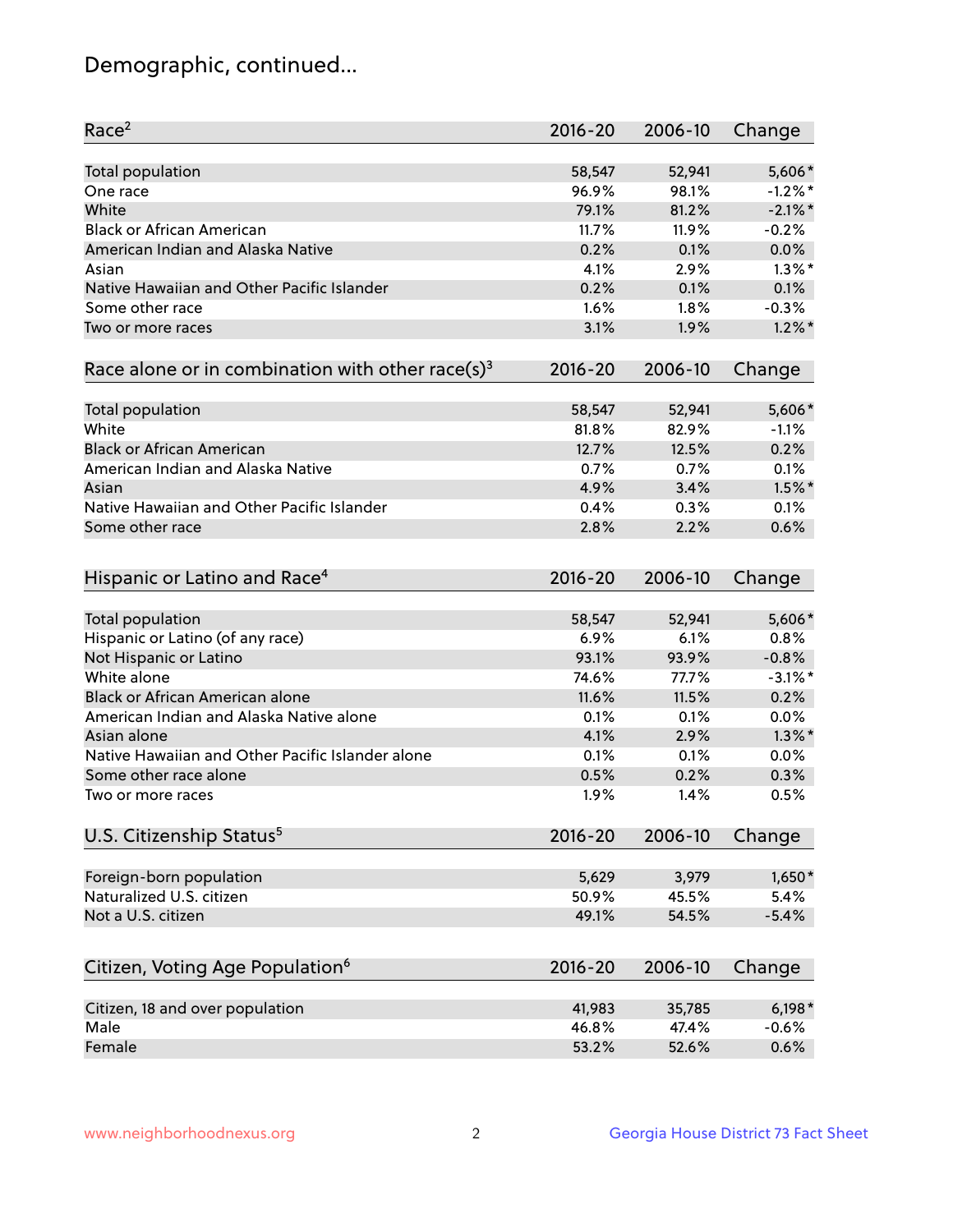#### Economic

| Income <sup>7</sup>                                 | $2016 - 20$ | 2006-10 | Change     |
|-----------------------------------------------------|-------------|---------|------------|
|                                                     |             |         |            |
| All households                                      | 21,416      | 18,958  | $2,458*$   |
| Less than \$10,000                                  | 2.4%        | 3.0%    | $-0.6%$    |
| \$10,000 to \$14,999                                | 2.0%        | 1.8%    | 0.2%       |
| \$15,000 to \$24,999                                | 4.6%        | 5.0%    | $-0.5%$    |
| \$25,000 to \$34,999                                | 4.7%        | 5.7%    | $-1.0%$    |
| \$35,000 to \$49,999                                | 7.7%        | 11.6%   | $-3.9%$ *  |
| \$50,000 to \$74,999                                | 16.9%       | 21.2%   | $-4.3\%$ * |
| \$75,000 to \$99,999                                | 13.8%       | 17.3%   | $-3.6\%$ * |
| \$100,000 to \$149,999                              | 21.8%       | 20.8%   | 0.9%       |
| \$150,000 to \$199,999                              | 13.5%       | 8.3%    | $5.2\%$ *  |
| \$200,000 or more                                   | 12.7%       | 5.1%    | $7.6\%$ *  |
| Median household income (dollars)                   | 96,342      | 77,295  | 19,047*    |
| Mean household income (dollars)                     | 117,449     | 90,386  | 27,063*    |
| With earnings                                       | 80.0%       | 86.7%   | $-6.7\%$ * |
| Mean earnings (dollars)                             | 116,554     | 88,756  | 27,798*    |
| <b>With Social Security</b>                         | 31.3%       | 20.9%   | $10.4\%$ * |
| Mean Social Security income (dollars)               | 22,768      | 18,402  | 4,366*     |
| With retirement income                              | 28.5%       | 20.3%   | $8.2\%$ *  |
| Mean retirement income (dollars)                    | 36,065      | 26,653  | $9,411*$   |
| With Supplemental Security Income                   | 3.8%        | $1.3\%$ | $2.5%$ *   |
| Mean Supplemental Security Income (dollars)         | 10,867      | 8,354   | 2,514      |
| With cash public assistance income                  | 1.3%        | 1.1%    | 0.2%       |
| Mean cash public assistance income (dollars)        | 3,068       | 4,267   | $-1,199$   |
| With Food Stamp/SNAP benefits in the past 12 months | 4.1%        | 2.5%    | 1.5%       |
|                                                     |             |         |            |
| Families                                            | 16,514      | 15,139  | $1,375*$   |
| Less than \$10,000                                  | 1.5%        | 1.9%    | $-0.4%$    |
| \$10,000 to \$14,999                                | 0.5%        | 0.8%    | $-0.3%$    |
| \$15,000 to \$24,999                                | 2.7%        | 4.1%    | $-1.4%$    |
| \$25,000 to \$34,999                                | 3.7%        | 4.5%    | $-0.9%$    |
| \$35,000 to \$49,999                                | 6.5%        | 10.0%   | $-3.5%$ *  |
| \$50,000 to \$74,999                                | 15.8%       | 21.7%   | $-6.0\%$ * |
| \$75,000 to \$99,999                                | 14.5%       | 17.9%   | $-3.4\%$ * |
| \$100,000 to \$149,999                              | 24.6%       | 23.1%   | 1.5%       |
| \$150,000 to \$199,999                              | 15.3%       | 9.7%    | $5.6\%$ *  |
| \$200,000 or more                                   | 15.0%       | 6.4%    | $8.7\%$ *  |
| Median family income (dollars)                      | 109,487     | 84,813  | 24,674*    |
| Mean family income (dollars)                        | 129,671     | 98,507  | 31,164*    |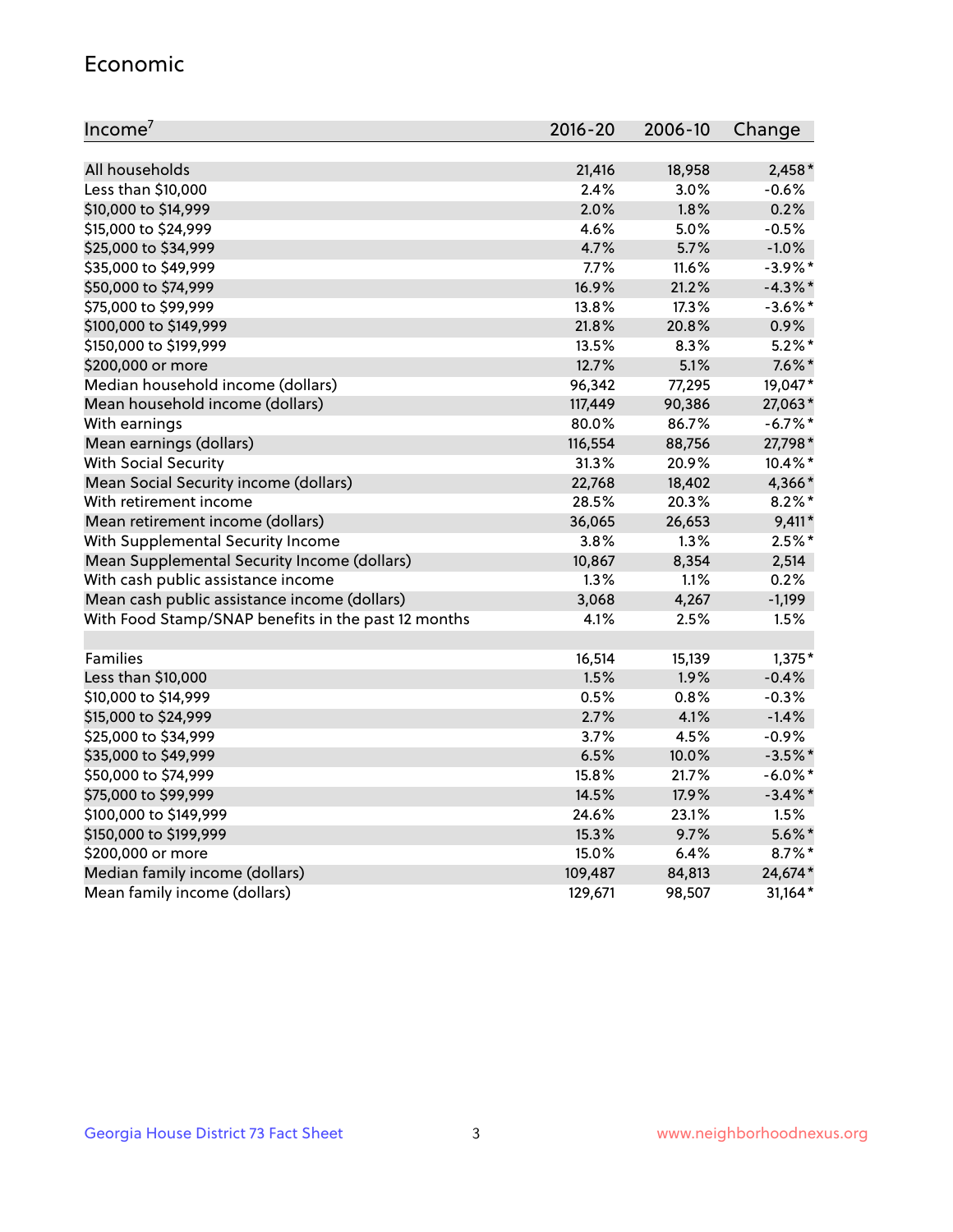## Economic, continued...

| Income, continued <sup>8</sup>                                                   | 2016-20 | 2006-10 | Change          |
|----------------------------------------------------------------------------------|---------|---------|-----------------|
|                                                                                  |         |         |                 |
| Nonfamily households                                                             | 4,902   | 3,819   | $1,082*$        |
| Median nonfamily income (dollars)                                                | 54,384  | 46,478  | 7,905*          |
| Mean nonfamily income (dollars)                                                  | 73,205  | 54,841  | 18,364*         |
|                                                                                  |         |         |                 |
| Median earnings for workers (dollars)                                            | 48,870  | 39,619  | $9,251*$        |
| Median earnings for male full-time, year-round workers                           | 80,235  | 63,236  | 16,999*         |
| (dollars)                                                                        |         |         |                 |
| Median earnings for female full-time, year-round workers                         | 52,083  | 43,253  | 8,830*          |
| (dollars)                                                                        |         |         |                 |
|                                                                                  |         |         |                 |
| Per capita income (dollars)                                                      | 43,734  | 32,512  | $11,222*$       |
|                                                                                  |         |         |                 |
|                                                                                  | 2016-20 | 2006-10 |                 |
| Families and People Below Poverty Level <sup>9</sup>                             |         |         | Change          |
| <b>All families</b>                                                              | 3.2%    | 3.6%    | $-0.4%$         |
|                                                                                  | 5.5%    | 5.1%    | 0.4%            |
| With related children under 18 years<br>With related children under 5 years only | 1.1%    | 3.8%    | $-2.7%$         |
| Married couple families                                                          | 1.3%    | 2.0%    | $-0.7%$         |
| With related children under 18 years                                             | 1.7%    | 2.6%    | $-0.9%$         |
|                                                                                  | 0.0%    | 2.9%    | $-2.9%$         |
| With related children under 5 years only                                         | 14.0%   | 14.7%   |                 |
| Families with female householder, no husband present                             | 17.9%   | 17.0%   | $-0.7%$<br>0.9% |
| With related children under 18 years                                             |         |         |                 |
| With related children under 5 years only                                         | 22.8%   | 12.4%   | 10.5%           |
| All people                                                                       | 5.4%    | 4.6%    | 0.9%            |
| Under 18 years                                                                   | 6.9%    | 5.2%    | 1.7%            |
| Related children under 18 years                                                  | 6.8%    | 5.1%    | 1.7%            |
| Related children under 5 years                                                   | 8.3%    | 4.9%    | 3.4%            |
| Related children 5 to 17 years                                                   | 6.5%    | 5.2%    | 1.3%            |
| 18 years and over                                                                | 5.0%    | 4.3%    | 0.7%            |
| 18 to 64 years                                                                   | 5.3%    | 4.3%    | 1.0%            |
| 65 years and over                                                                | 4.0%    | 4.4%    | $-0.4%$         |
| People in families                                                               | 4.0%    | 3.5%    | 0.5%            |
| Unrelated individuals 15 years and over                                          | 17.1%   | 14.8%   | 2.2%            |
|                                                                                  |         |         |                 |
| Non-Hispanic white people                                                        | 4.4%    | 3.7%    | 0.6%            |
| Black or African-American people                                                 | 9.7%    | 5.3%    | 4.4%            |
| Asian people                                                                     | 1.3%    | 5.8%    | $-4.5%$         |
| Hispanic or Latino people                                                        | 10.2%   | 12.3%   | $-2.1%$         |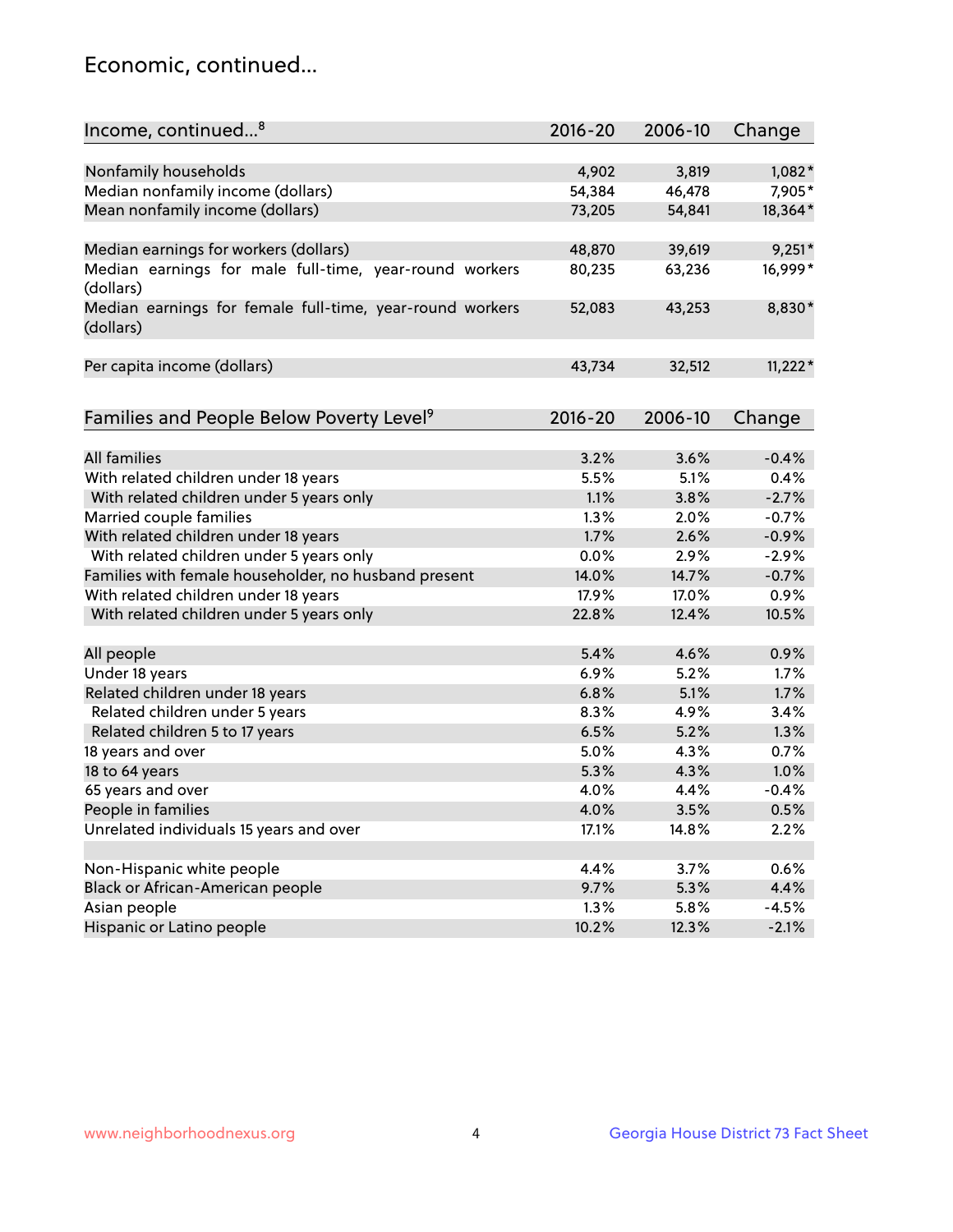## Employment

| Employment Status <sup>10</sup>                                             | $2016 - 20$ | 2006-10 | Change     |
|-----------------------------------------------------------------------------|-------------|---------|------------|
|                                                                             |             |         |            |
| Population 16 years and over                                                | 46,507      | 39,654  | $6,853*$   |
| In labor force                                                              | 63.6%       | 70.4%   | $-6.8\%$ * |
| Civilian labor force                                                        | 63.6%       | 70.0%   | $-6.4\%$ * |
| Employed                                                                    | 61.7%       | 66.3%   | $-4.6\%$ * |
| Unemployed                                                                  | 1.8%        | 3.7%    | $-1.9%$    |
| <b>Armed Forces</b>                                                         | 0.0%        | 0.4%    | $-0.4%$    |
| Not in labor force                                                          | 36.4%       | 29.6%   | $6.8\%$ *  |
| Civilian labor force                                                        | 29,558      | 27,758  | $1,800*$   |
| <b>Unemployment Rate</b>                                                    | 2.9%        | 5.3%    | $-2.4%$    |
|                                                                             |             |         |            |
| Females 16 years and over                                                   | 24,305      | 20,746  | $3,559*$   |
| In labor force                                                              | 56.8%       | 63.9%   | $-7.1\%$ * |
| Civilian labor force                                                        | 56.8%       | 63.7%   | $-6.9\%$ * |
| Employed                                                                    | 54.9%       | 60.6%   | $-5.7\%$ * |
| Own children of the householder under 6 years                               | 3,218       | 4,481   | $-1,263*$  |
| All parents in family in labor force                                        | 64.8%       | 62.8%   | 2.0%       |
|                                                                             |             |         |            |
| Own children of the householder 6 to 17 years                               | 10,435      | 10,276  | 159        |
| All parents in family in labor force                                        | 70.2%       | 70.8%   | $-0.6%$    |
|                                                                             |             |         |            |
| Industry <sup>11</sup>                                                      | $2016 - 20$ | 2006-10 | Change     |
|                                                                             |             |         |            |
| Civilian employed population 16 years and over                              | 28,701      | 26,276  | $2,424*$   |
| Agriculture, forestry, fishing and hunting, and mining                      | 0.1%        | 0.3%    | $-0.2%$    |
| Construction                                                                | 5.7%        | 3.7%    | $2.0\%$ *  |
| Manufacturing                                                               | 10.5%       | 10.5%   | 0.0%       |
| Wholesale trade                                                             | 3.0%        | 4.6%    | $-1.6\%$ * |
| Retail trade                                                                | 10.2%       | 10.9%   | $-0.7%$    |
| Transportation and warehousing, and utilities                               | 12.5%       | 14.8%   | $-2.4\%$ * |
| Information                                                                 | 2.0%        | 2.6%    | $-0.6%$    |
| Finance and insurance, and real estate and rental and leasing               | 5.9%        | 6.5%    | $-0.5%$    |
| Professional, scientific, and management, and administrative                | 12.3%       | 10.2%   | $2.0\%$ *  |
| and waste management services                                               |             |         |            |
| Educational services, and health care and social assistance                 | 18.8%       | 19.5%   | $-0.7%$    |
| Arts, entertainment, and recreation, and accommodation and<br>food services | 9.1%        | 7.1%    | $2.1\%$ *  |
| Other services, except public administration                                | 5.5%        | 3.8%    | $1.7\%$ *  |
| Public administration                                                       | 4.2%        | 5.5%    | $-1.2%$    |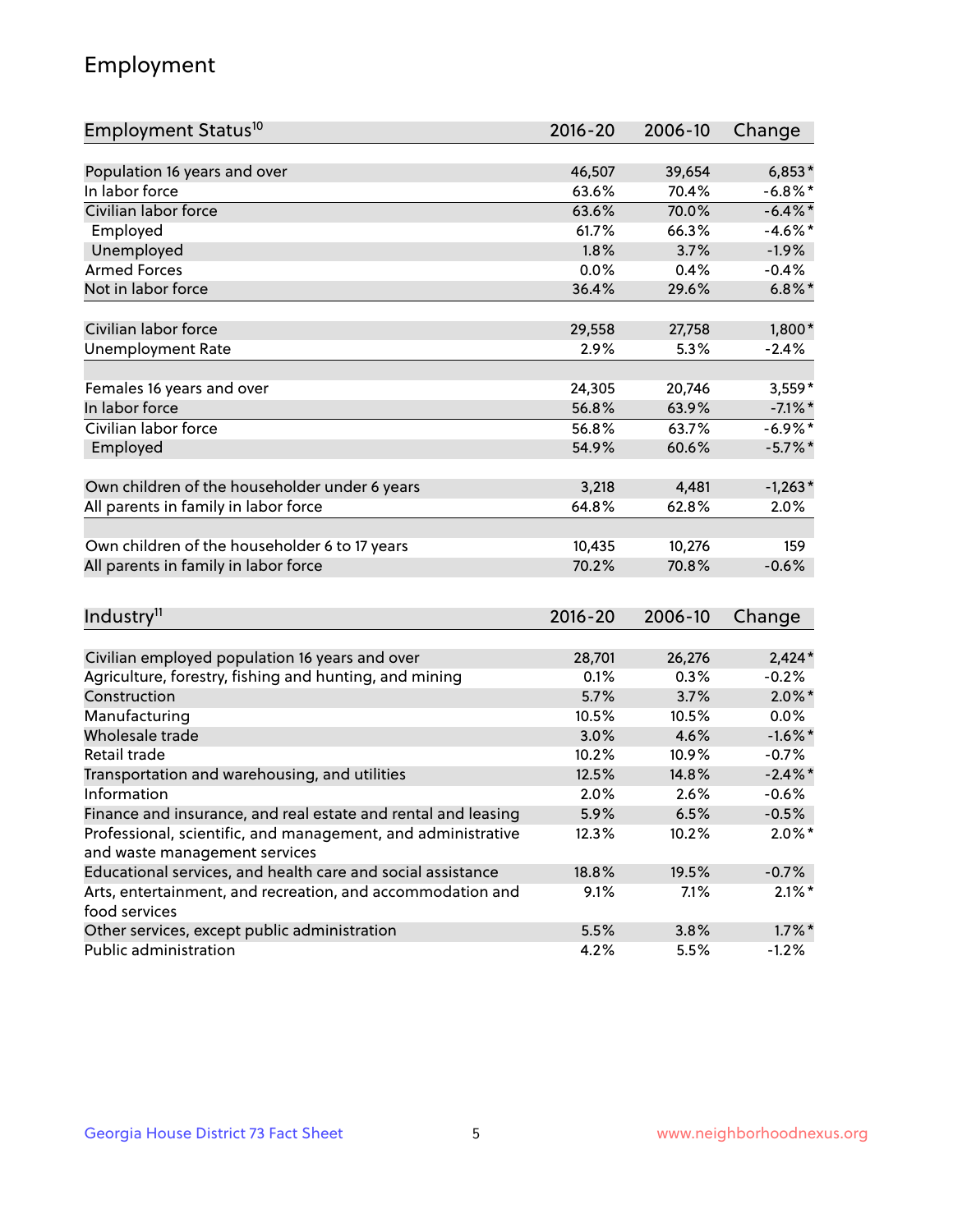## Employment, continued...

| Occupation <sup>12</sup>                                                    | $2016 - 20$ | 2006-10         | Change           |
|-----------------------------------------------------------------------------|-------------|-----------------|------------------|
| Civilian employed population 16 years and over                              | 28,701      | 26,276          | $2,424*$         |
| Management, business, science, and arts occupations                         | 45.9%       | 41.2%           | 4.7%*            |
| Service occupations                                                         | 12.9%       | 10.8%           | $2.1\%$ *        |
| Sales and office occupations                                                | 22.2%       | 28.9%           | $-6.7\%$ *       |
|                                                                             | 7.6%        |                 | 0.7%             |
| Natural<br>and<br>resources,<br>construction,<br>maintenance<br>occupations |             | 6.9%            |                  |
| Production, transportation, and material moving occupations                 | 11.4%       | 12.2%           | $-0.8%$          |
| Class of Worker <sup>13</sup>                                               | $2016 - 20$ | 2006-10         | Change           |
|                                                                             |             |                 |                  |
| Civilian employed population 16 years and over                              | 28,701      | 26,276          | $2,424*$         |
| Private wage and salary workers                                             | 82.2%       | 79.5%           | 2.7%             |
| Government workers                                                          | 11.9%       | 14.8%           | $-2.9%$ *        |
| Self-employed in own not incorporated business workers                      | 5.7%        | 5.3%            | 0.4%             |
| Unpaid family workers                                                       | 0.2%        | 0.3%            | $-0.2%$          |
| Job Flows <sup>14</sup>                                                     | 2019        | 2010            | Change           |
|                                                                             |             |                 |                  |
| Total Jobs in district                                                      | 23,547      | 17,691          | 5,856            |
| Held by residents of district                                               | 15.8%       | 14.7%           | 1.1%             |
| Held by non-residents of district                                           | 84.2%       | 85.3%           | $-1.1%$          |
| Jobs by Industry Sector <sup>15</sup>                                       | 2019        | 2010            | Change           |
|                                                                             |             |                 |                  |
| Total Jobs in district                                                      | 23,547      | 17,691          | 5,856            |
| Goods Producing sectors                                                     | 21.1%       | 15.3%           | 5.8%             |
| Trade, Transportation, and Utilities sectors                                | 24.0%       | 30.5%           | $-6.5%$          |
| All Other Services sectors                                                  | 54.9%       | 54.2%           | 0.7%             |
| Total Jobs in district held by district residents                           | 3,719       | 2,600           | 1,119            |
| <b>Goods Producing sectors</b>                                              | 19.5%       | 15.9%           | 3.6%             |
| Trade, Transportation, and Utilities sectors                                | 18.2%       | 23.7%           | $-5.6%$          |
| All Other Services sectors                                                  | 62.4%       | 60.4%           | 2.0%             |
|                                                                             |             |                 |                  |
| Jobs by Earnings <sup>16</sup>                                              | 2019        | 2010            | Change           |
|                                                                             |             |                 |                  |
| Total Jobs in district                                                      | 23,547      | 17,691<br>30.0% | 5,856<br>$-4.1%$ |
| Jobs with earnings \$1250/month or less                                     | 25.9%       |                 |                  |
| Jobs with earnings \$1251/month to \$3333/month                             | 34.2%       | 35.9%           | $-1.7%$          |
| Jobs with earnings greater than \$3333/month                                | 39.9%       | 34.1%           | 5.8%             |
| Total Jobs in district held by district residents                           | 3,719       | 2,600           | 1,119            |
| Jobs with earnings \$1250/month or less                                     | 28.1%       | 29.6%           | $-1.5%$          |
| Jobs with earnings \$1251/month to \$3333/month                             | 27.4%       | 31.7%           | $-4.3%$          |
| Jobs with earnings greater than \$3333/month                                | 44.5%       | 38.7%           | 5.7%             |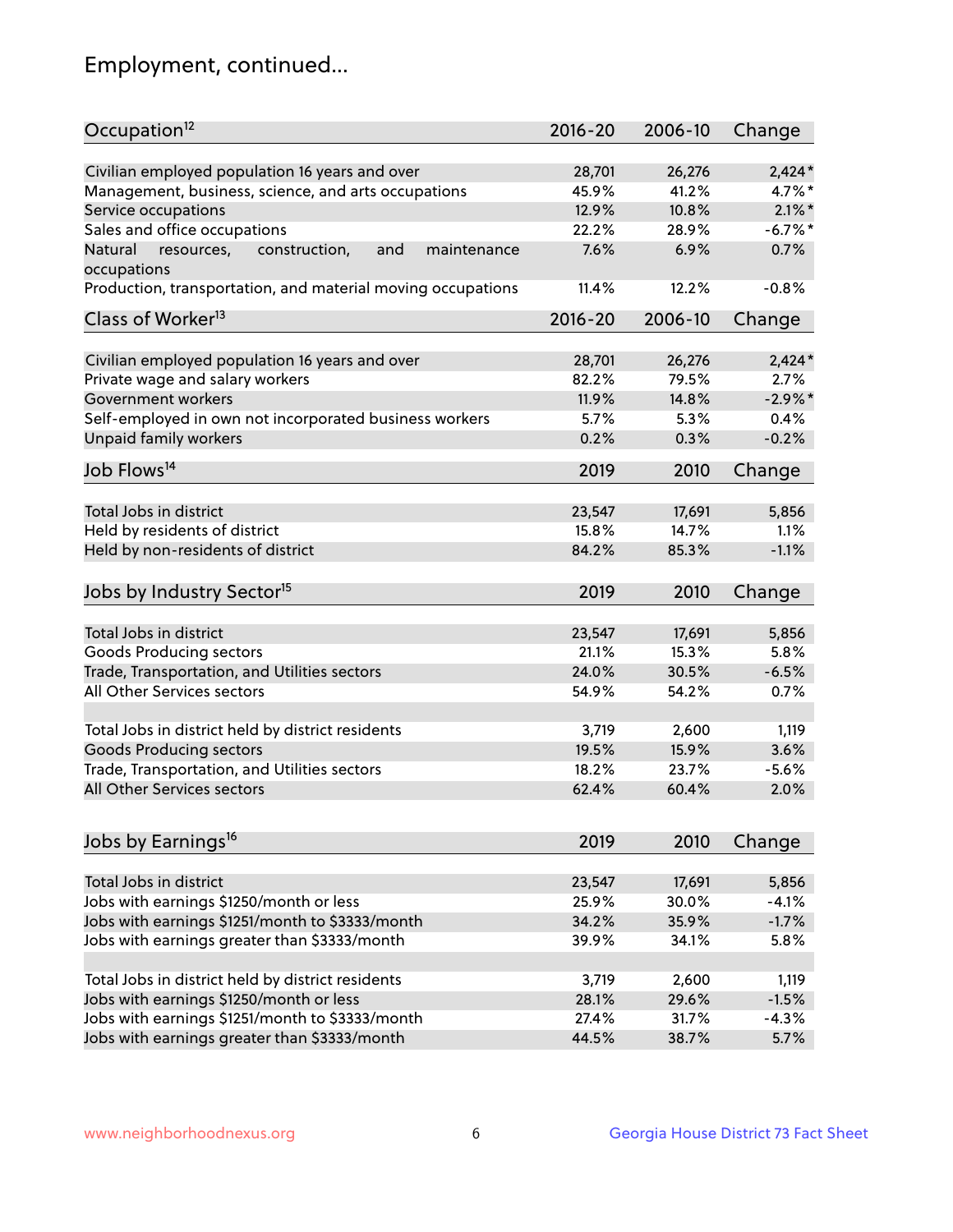## Employment, continued...

| 2019   | 2010   | Change  |
|--------|--------|---------|
|        |        |         |
| 23,547 | 17,691 | 5,856   |
| 25.2%  | 23.6%  | 1.6%    |
| 53.4%  | 59.3%  | $-5.9%$ |
| 21.4%  | 17.2%  | 4.2%    |
|        |        |         |
| 3,719  | 2,600  | 1,119   |
| 22.0%  | 19.6%  | 2.4%    |
| 54.3%  | 59.3%  | $-5.0%$ |
| 23.7%  | 21.1%  | 2.6%    |
|        |        |         |

#### Education

| School Enrollment <sup>18</sup>                | $2016 - 20$ | 2006-10 | Change     |
|------------------------------------------------|-------------|---------|------------|
|                                                |             |         |            |
| Population 3 years and over enrolled in school | 16,402      | 16,058  | 344        |
| Nursery school, preschool                      | 6.1%        | 8.3%    | $-2.2%$    |
| Kindergarten                                   | 3.8%        | 4.9%    | $-1.1%$    |
| Elementary school (grades 1-8)                 | 41.6%       | 43.1%   | $-1.5%$    |
| High school (grades 9-12)                      | 27.2%       | 24.1%   | $3.1\%$ *  |
| College or graduate school                     | 21.2%       | 19.5%   | $1.7\%$    |
| Educational Attainment <sup>19</sup>           | $2016 - 20$ | 2006-10 | Change     |
|                                                |             |         |            |
| Population 25 years and over                   | 39,774      | 34,308  | 5,466*     |
| Less than 9th grade                            | 0.7%        | $1.9\%$ | $-1.1%$    |
| 9th to 12th grade, no diploma                  | 2.7%        | 3.6%    | $-1.0%$    |
| High school graduate (includes equivalency)    | 22.3%       | 22.2%   | $0.1\%$    |
| Some college, no degree                        | 21.2%       | 23.7%   | $-2.5%$ *  |
| Associate's degree                             | 6.9%        | 9.3%    | $-2.4\%$ * |
| Bachelor's degree                              | 31.0%       | 26.4%   | 4.6%*      |
| Graduate or professional degree                | 15.2%       | 12.9%   | $2.2\%$ *  |
|                                                |             |         |            |
| Percent high school graduate or higher         | 96.6%       | 94.5%   | 2.1%       |
| Percent bachelor's degree or higher            | 46.2%       | 39.3%   | $6.9\%$ *  |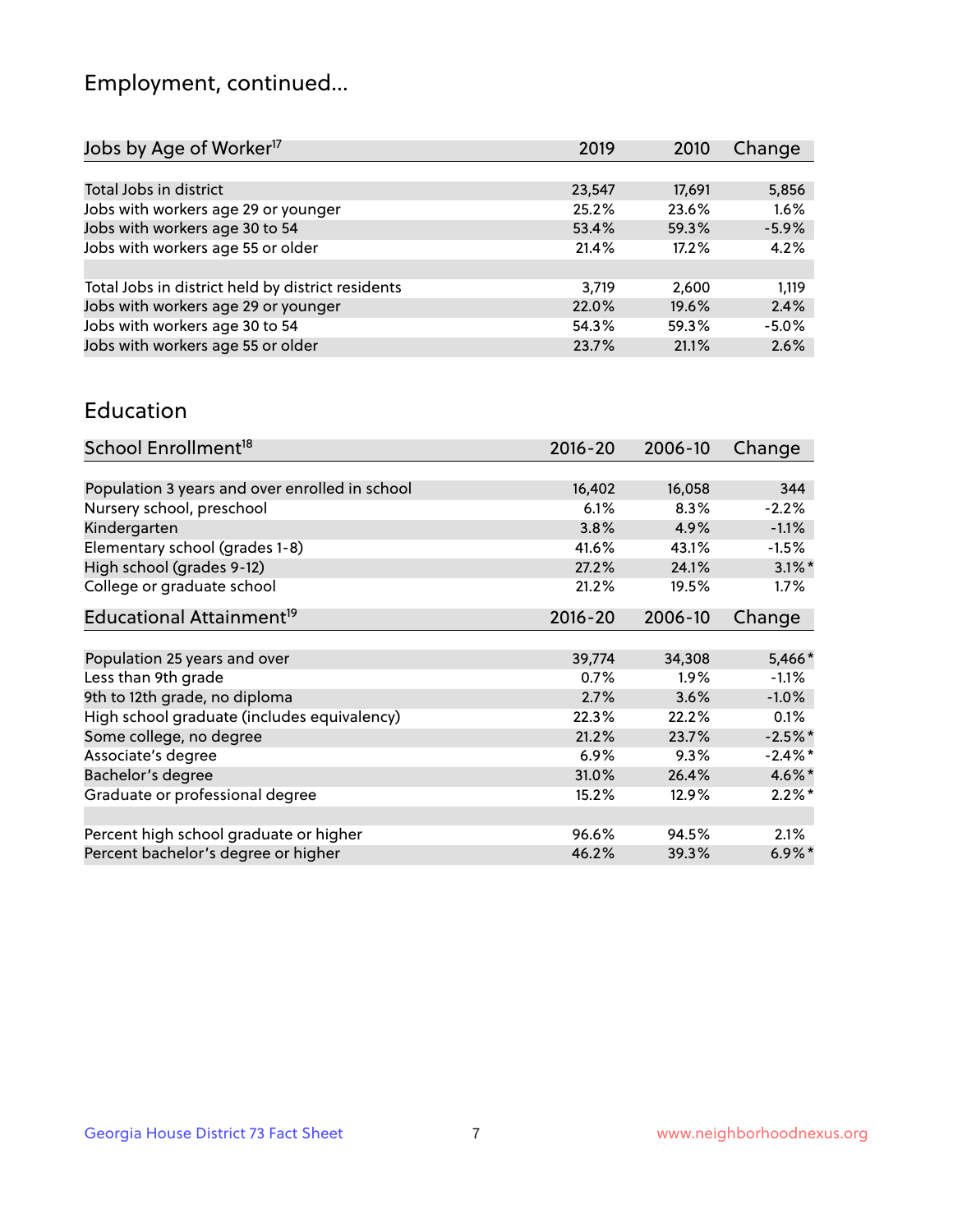## Housing

| Households by Type <sup>20</sup>                     | 2016-20     | 2006-10 | Change     |
|------------------------------------------------------|-------------|---------|------------|
|                                                      |             |         |            |
| Total households                                     | 21,416      | 18,958  | $2,458*$   |
| Family households (families)                         | 77.1%       | 79.9%   | $-2.7%$ *  |
| With own children under 18 years                     | 33.1%       | 41.2%   | $-8.0\%$ * |
| Married-couple family                                | 62.4%       | 67.4%   | $-5.0\%$ * |
| With own children of the householder under 18 years  | 24.2%       | 33.9%   | $-9.7\%$ * |
| Male householder, no wife present, family            | 2.8%        | 3.1%    | $-0.3%$    |
| With own children of the householder under 18 years  | 1.6%        | 1.6%    | 0.0%       |
| Female householder, no husband present, family       | 11.9%       | 9.4%    | $2.5%$ *   |
| With own children of the householder under 18 years  | 7.4%        | 5.7%    | 1.7%       |
| Nonfamily households                                 | 22.9%       | 20.1%   | 2.7%       |
| Householder living alone                             | 20.0%       | 17.4%   | 2.6%       |
| 65 years and over                                    | 10.8%       | 5.3%    | $5.5%$ *   |
| Households with one or more people under 18 years    | 36.4%       | 43.9%   | $-7.5%$ *  |
| Households with one or more people 65 years and over | 30.8%       | 18.8%   | 12.0%*     |
| Average household size                               | 2.73        | 2.79    | $-0.06*$   |
| Average family size                                  | 3.13        | 3.15    | $-0.02$    |
|                                                      |             |         |            |
| Housing Occupancy <sup>21</sup>                      | $2016 - 20$ | 2006-10 | Change     |
|                                                      |             |         |            |
| Total housing units                                  | 22,394      | 20,122  | $2,272*$   |
| Occupied housing units                               | 95.6%       | 94.2%   | 1.4%       |
| Vacant housing units                                 | 4.4%        | 5.8%    | $-1.4%$    |
| Homeowner vacancy rate                               | 1.2         | 1.9     | $-0.7$     |
| Rental vacancy rate                                  | 5.0         | 8.5     | $-3.5$     |
|                                                      |             |         |            |
| Units in Structure <sup>22</sup>                     | 2016-20     | 2006-10 | Change     |
| Total housing units                                  | 22,394      | 20,122  | $2,272*$   |
| 1-unit, detached                                     | 88.0%       | 86.3%   | 1.6%       |
| 1-unit, attached                                     | 3.0%        | 2.8%    | 0.2%       |
| 2 units                                              | 0.1%        | 0.5%    | $-0.4%$    |
| 3 or 4 units                                         | 0.6%        | 0.8%    | $-0.2%$    |
| 5 to 9 units                                         | 1.8%        | 2.4%    | $-0.5%$    |
| 10 to 19 units                                       | 2.2%        | 2.4%    | $-0.3%$    |
| 20 or more units                                     | 3.0%        | 2.7%    | 0.4%       |
| Mobile home                                          | 1.3%        | 2.2%    | $-0.9%$    |
| Boat, RV, van, etc.                                  | 0.0%        | $0.0\%$ | 0.0%       |
|                                                      |             |         |            |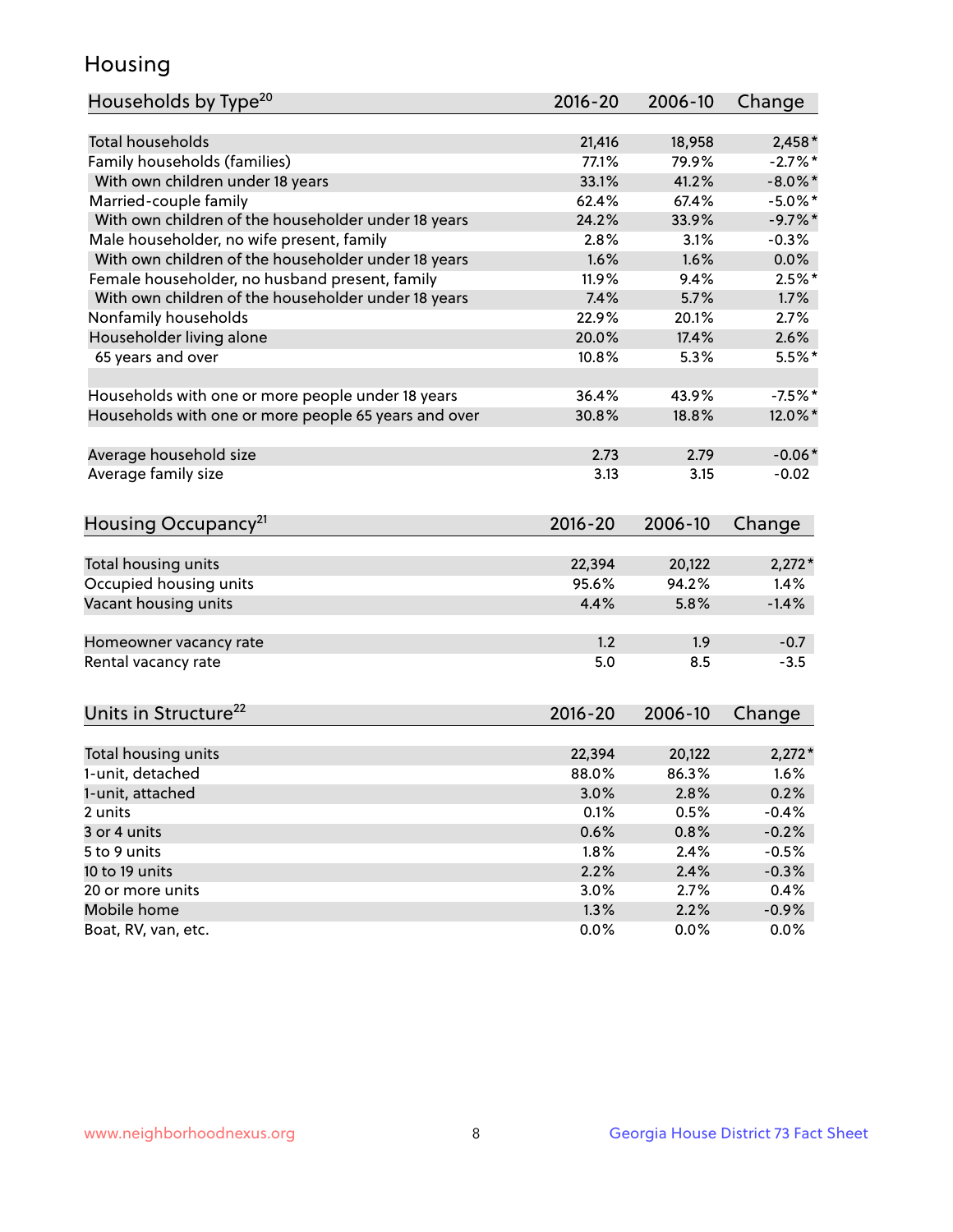## Housing, Continued...

| Year Structure Built <sup>23</sup>               | 2016-20        | 2006-10        | Change              |
|--------------------------------------------------|----------------|----------------|---------------------|
| Total housing units                              | 22,394         | 20,122         | $2,272*$            |
| Built 2014 or later                              | 4.0%           | (X)            | (X)                 |
| Built 2010 to 2013                               | 2.8%           | (X)            | (X)                 |
| Built 2000 to 2009                               | 26.1%          | 31.0%          | $-4.9%$ *           |
| Built 1990 to 1999                               | 34.4%          | 35.3%          | $-0.9%$             |
| Built 1980 to 1989                               | 18.5%          | 19.7%          | $-1.2%$             |
| Built 1970 to 1979                               | 10.1%          | 9.7%           | 0.4%                |
| Built 1960 to 1969                               | 2.4%           | 2.1%           | 0.3%                |
| Built 1950 to 1959                               | 1.1%           | 1.1%           | 0.0%                |
| Built 1940 to 1949                               | 0.3%           | 0.3%           | $-0.0%$             |
| Built 1939 or earlier                            | 0.5%           | 0.9%           | $-0.4%$             |
|                                                  |                |                |                     |
| Housing Tenure <sup>24</sup>                     | $2016 - 20$    | 2006-10        | Change              |
| Occupied housing units                           | 21,416         | 18,958         | $2,458*$            |
| Owner-occupied                                   | 80.1%          | 82.1%          | $-2.0%$             |
| Renter-occupied                                  | 19.9%          | 17.9%          | 2.0%                |
| Average household size of owner-occupied unit    | 2.76           | 2.80           | $-0.04$             |
| Average household size of renter-occupied unit   | 2.61           | 2.75           | $-0.14$             |
| Residence 1 Year Ago <sup>25</sup>               | 2016-20        | 2006-10        | Change              |
| Population 1 year and over                       | 58,001         | 52,287         | $5,713*$            |
| Same house                                       | 88.7%          | 87.0%          | 1.7%                |
| Different house in the U.S.                      | 10.9%          | 12.5%          | $-1.6%$             |
| Same county                                      | 3.7%           | 5.8%           | $-2.1\%$ *          |
| Different county                                 | 7.2%           | 6.7%           | 0.5%                |
| Same state                                       | 3.7%           | 3.1%           | 0.5%                |
| Different state                                  | 3.5%           | 3.6%           | $-0.1%$             |
| Abroad                                           | 0.4%           | 0.5%           | $-0.1%$             |
| Value of Housing Unit <sup>26</sup>              | $2016 - 20$    | 2006-10        | Change              |
|                                                  | 17,159         |                |                     |
| Owner-occupied units                             |                | 15,571         | 1,588*              |
| Less than \$50,000                               | 2.3%           | 2.1%           | 0.2%                |
| \$50,000 to \$99,999                             | 1.8%           | 2.6%           | $-0.8%$             |
| \$100,000 to \$149,999                           | 7.3%<br>16.5%  | 10.6%<br>26.5% | $-3.3\%$ *          |
| \$150,000 to \$199,999<br>\$200,000 to \$299,999 |                | 32.9%          | $-10.0\%$ *<br>1.8% |
| \$300,000 to \$499,999                           | 34.7%<br>29.1% | 20.8%          | $8.3\% *$           |
| \$500,000 to \$999,999                           | 8.0%           | 4.1%           | $3.8\%$ *           |
| \$1,000,000 or more                              | 0.3%           | 0.4%           | $-0.2%$             |
| Median (dollars)                                 | 259,966        | 220,029        | 39,937*             |
| Mortgage Status <sup>27</sup>                    | $2016 - 20$    | 2006-10        | Change              |
|                                                  |                |                |                     |
| Owner-occupied units                             | 17,159         | 15,571         | $1,588*$            |
| Housing units with a mortgage                    | 73.8%          | 81.5%          | $-7.7%$ *           |
| Housing units without a mortgage                 | 26.2%          | 18.5%          | $7.7\%$ *           |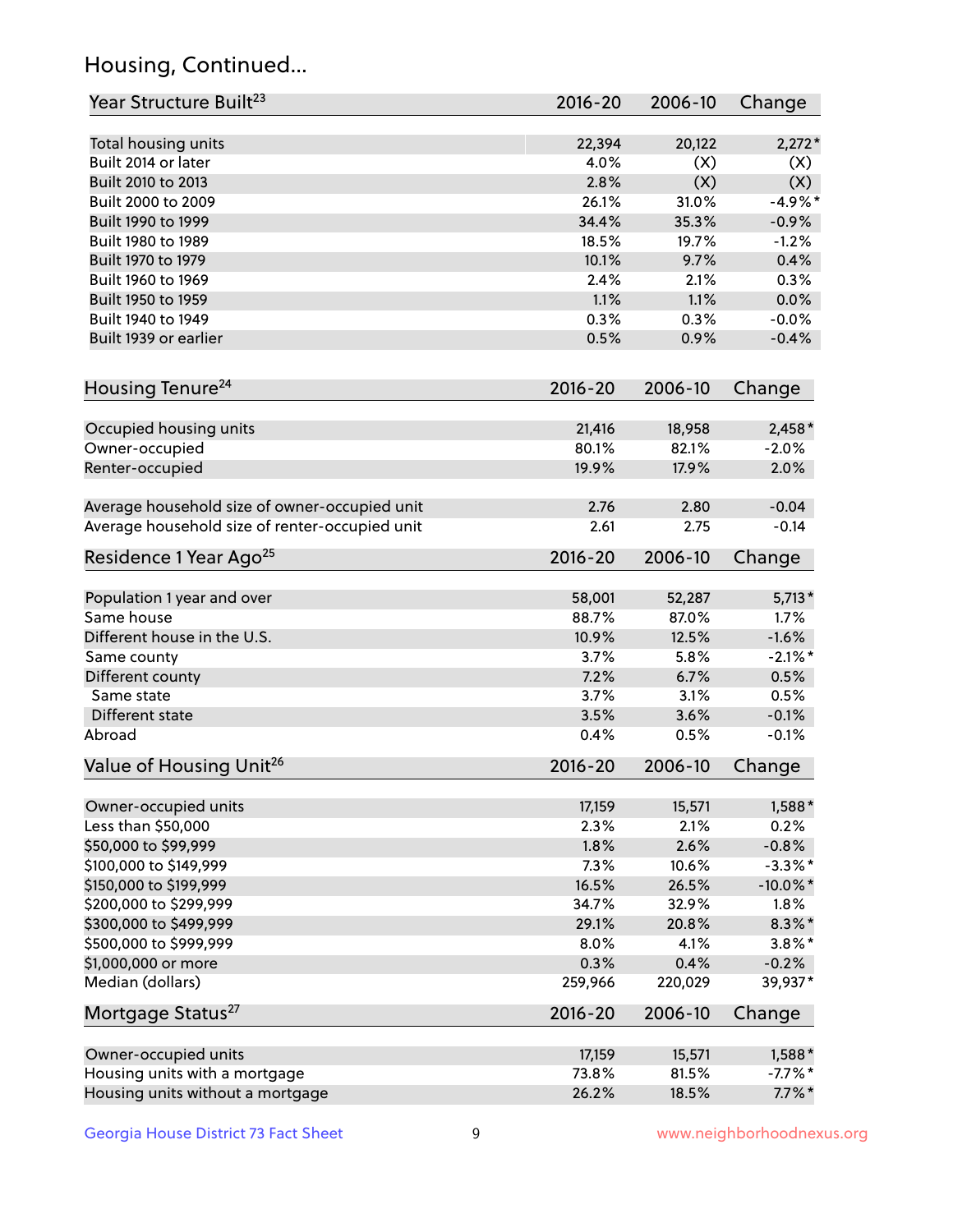## Housing, Continued...

| Selected Monthly Owner Costs <sup>28</sup>                                            | 2016-20     | 2006-10 | Change         |
|---------------------------------------------------------------------------------------|-------------|---------|----------------|
| Housing units with a mortgage                                                         | 12,671      | 12,691  | $-20$          |
| Less than \$300                                                                       | 0.5%        | 0.2%    | 0.3%           |
| \$300 to \$499                                                                        | 0.4%        | 0.8%    | $-0.4%$        |
| \$500 to \$999                                                                        | 7.9%        | 9.6%    | $-1.7%$        |
| \$1,000 to \$1,499                                                                    | 31.0%       | 29.1%   | 2.0%           |
| \$1,500 to \$1,999                                                                    | 28.5%       | 29.5%   | $-0.9%$        |
| \$2,000 to \$2,999                                                                    | 23.6%       | 23.3%   | 0.3%           |
| \$3,000 or more                                                                       | 8.0%        | 7.6%    | 0.4%           |
| Median (dollars)                                                                      | 1,677       | 1,675   | $\overline{2}$ |
|                                                                                       |             |         |                |
| Housing units without a mortgage                                                      | 4,488       | 2,880   | $1,608*$       |
| Less than \$150                                                                       | 0.5%        | 0.9%    | $-0.4%$        |
| \$150 to \$249                                                                        | 2.0%        | 8.4%    | $-6.5%$        |
| \$250 to \$349                                                                        | 17.1%       | 16.9%   | 0.2%           |
| \$350 to \$499                                                                        | 30.0%       | 27.6%   | 2.4%           |
| \$500 to \$699                                                                        | 28.1%       | 30.2%   | $-2.1%$        |
| \$700 or more                                                                         | 22.4%       | 16.0%   | $6.4\%$ *      |
| Median (dollars)                                                                      | 502         | 478     | 24             |
| Selected Monthly Owner Costs as a Percentage of<br>Household Income <sup>29</sup>     | $2016 - 20$ | 2006-10 | Change         |
| Housing units with a mortgage (excluding units where<br>SMOCAPI cannot be computed)   | 12,640      | 12,658  | $-18$          |
| Less than 20.0 percent                                                                | 55.0%       | 36.2%   | 18.8%*         |
| 20.0 to 24.9 percent                                                                  | 15.2%       | 18.7%   | $-3.6\%$ *     |
| 25.0 to 29.9 percent                                                                  | 8.4%        | 14.6%   | $-6.2\%$ *     |
| 30.0 to 34.9 percent                                                                  | 4.5%        | 8.3%    | $-3.8\%$ *     |
| 35.0 percent or more                                                                  | 16.9%       | 22.1%   | $-5.2\%$ *     |
| Not computed                                                                          | 31          | 33      | $-3$           |
| Housing unit without a mortgage (excluding units where<br>SMOCAPI cannot be computed) | 4,474       | 2,840   | $1,634*$       |
| Less than 10.0 percent                                                                | 63.0%       | 43.9%   | 19.1%          |
| 10.0 to 14.9 percent                                                                  | 15.9%       | 23.5%   | $-7.7%$        |
| 15.0 to 19.9 percent                                                                  | 5.6%        | 14.0%   | $-8.4\%$ *     |
| 20.0 to 24.9 percent                                                                  | 5.3%        | 5.5%    | $-0.2%$        |
| 25.0 to 29.9 percent                                                                  | 2.0%        | 2.3%    | $-0.4%$        |
| 30.0 to 34.9 percent                                                                  | 3.8%        | 4.4%    | $-0.5%$        |
| 35.0 percent or more                                                                  | 4.4%        | 6.3%    | $-1.9%$        |
| Not computed                                                                          | 14          | 40      | $-26$          |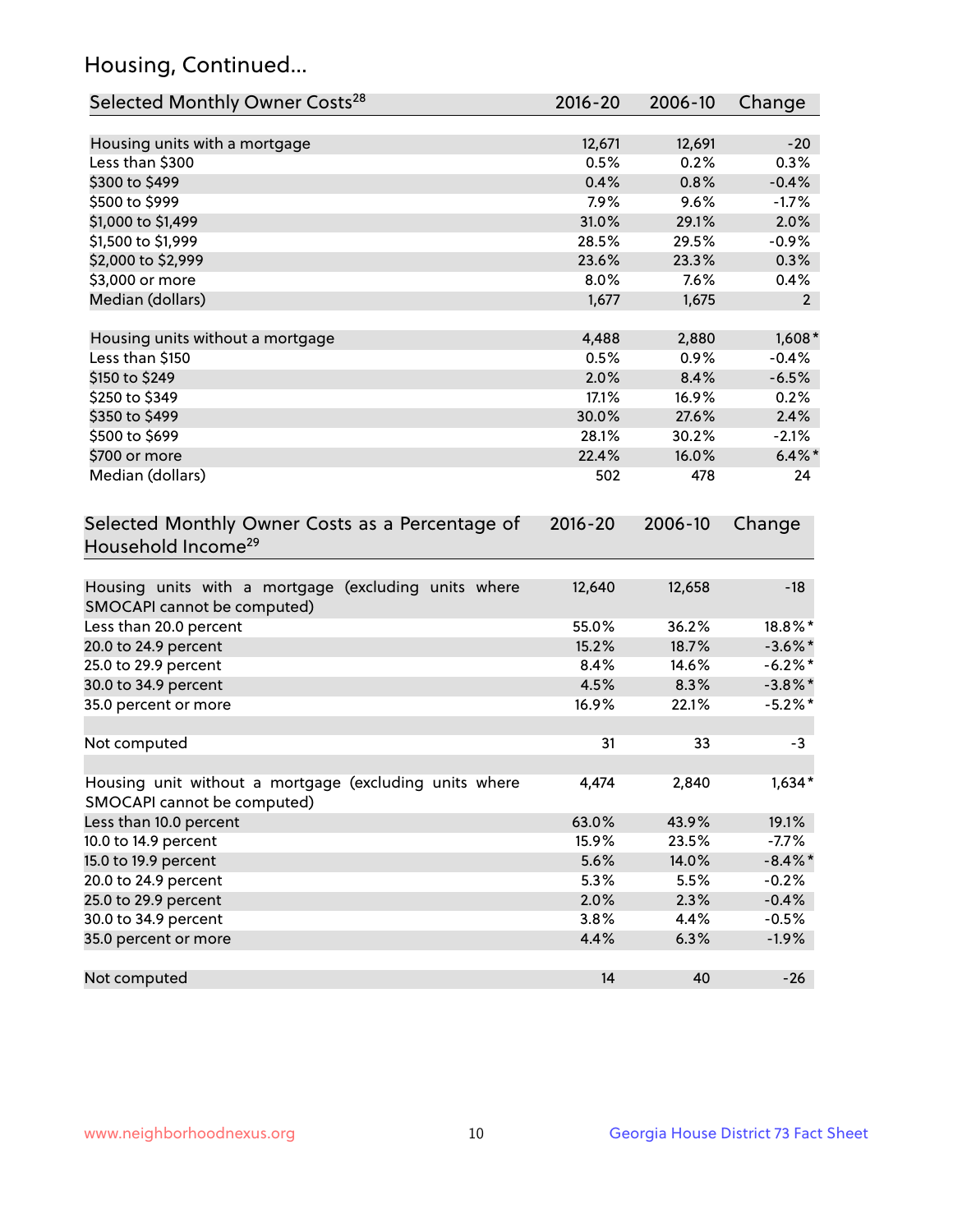## Housing, Continued...

| Gross Rent <sup>30</sup>   | 2016-20 | 2006-10 | Change   |
|----------------------------|---------|---------|----------|
|                            |         |         |          |
| Occupied units paying rent | 4,076   | 3,280   | 796*     |
| Less than \$200            | 0.0%    | 0.8%    | $-0.8%$  |
| \$200 to \$499             | 2.0%    | 4.9%    | $-2.8%$  |
| \$500 to \$749             | 2.5%    | 6.9%    | $-4.4%$  |
| \$750 to \$999             | 10.7%   | 23.5%   | $-12.8%$ |
| \$1,000 to \$1,499         | 35.9%   | 42.0%   | $-6.0%$  |
| \$1,500 to \$1,999         | 26.0%   | 19.0%   | 7.1%     |
| \$2,000 or more            | 22.7%   | 3.0%    | 19.8%*   |
| Median (dollars)           | 1,488   | 1,391   | $97*$    |
|                            |         |         |          |
| No rent paid               | 181     | 107     | 74       |

| Gross Rent as a Percentage of Household Income <sup>31</sup>                   | $2016 - 20$ | 2006-10 | Change  |
|--------------------------------------------------------------------------------|-------------|---------|---------|
|                                                                                |             |         |         |
| Occupied units paying rent (excluding units where GRAPI<br>cannot be computed) | 4,057       | 3,274   | 782     |
| Less than 15.0 percent                                                         | 14.9%       | 19.7%   | $-4.8%$ |
| 15.0 to 19.9 percent                                                           | 15.0%       | 15.4%   | $-0.4%$ |
| 20.0 to 24.9 percent                                                           | 15.3%       | 12.7%   | 2.6%    |
| 25.0 to 29.9 percent                                                           | 8.2%        | 14.0%   | $-5.8%$ |
| 30.0 to 34.9 percent                                                           | 9.2%        | 6.8%    | 2.4%    |
| 35.0 percent or more                                                           | 37.4%       | 31.3%   | 6.1%    |
|                                                                                |             |         |         |
| Not computed                                                                   | 200         | 113     | 87      |

## Transportation

| Commuting to Work <sup>32</sup>           | 2016-20 | 2006-10 | Change     |
|-------------------------------------------|---------|---------|------------|
|                                           |         |         |            |
| Workers 16 years and over                 | 28,085  | 25,728  | $2,357*$   |
| Car, truck, or van - drove alone          | 77.0%   | 81.7%   | $-4.7%$ *  |
| Car, truck, or van - carpooled            | 6.7%    | 9.1%    | $-2.4\%$ * |
| Public transportation (excluding taxicab) | 0.5%    | 0.9%    | $-0.4%$    |
| Walked                                    | 0.4%    | 0.5%    | $-0.1%$    |
| Other means                               | 3.2%    | $2.0\%$ | $1.2\%$ *  |
| Worked at home                            | 12.2%   | 5.9%    | $6.4\%$ *  |
|                                           |         |         |            |
| Mean travel time to work (minutes)        | 31.2    | 30.0    | $1.2*$     |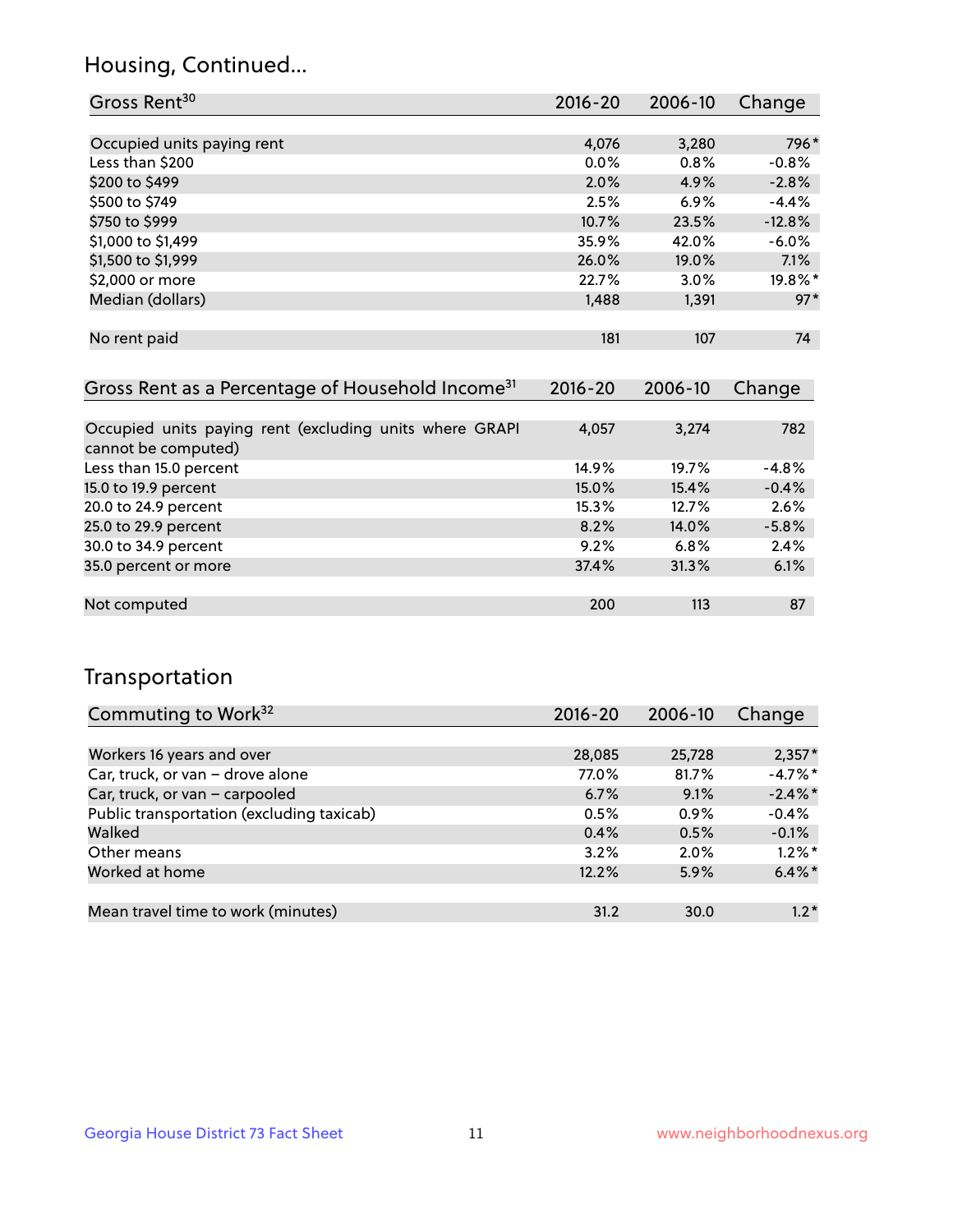## Transportation, Continued...

| Vehicles Available <sup>33</sup> | $2016 - 20$ | 2006-10 | Change     |
|----------------------------------|-------------|---------|------------|
|                                  |             |         |            |
| Occupied housing units           | 21,416      | 18,958  | $2,458*$   |
| No vehicles available            | 3.3%        | 1.5%    | 1.8%       |
| 1 vehicle available              | 23.6%       | 25.4%   | $-1.8%$    |
| 2 vehicles available             | 42.4%       | 47.3%   | $-4.9\%$ * |
| 3 or more vehicles available     | 30.6%       | 25.8%   | $4.8\%$ *  |

#### Health

| Health Insurance coverage <sup>34</sup>                 | 2016-20 |
|---------------------------------------------------------|---------|
|                                                         |         |
| Civilian Noninstitutionalized Population                | 58,407  |
| With health insurance coverage                          | 93.4%   |
| With private health insurance coverage                  | 81.7%   |
| With public health coverage                             | 23.8%   |
| No health insurance coverage                            | 6.6%    |
| Civilian Noninstitutionalized Population Under 19 years | 15,134  |
| No health insurance coverage                            | 6.6%    |
| Civilian Noninstitutionalized Population 19 to 64 years | 33,900  |
| In labor force:                                         | 26,540  |
| Employed:                                               | 25,935  |
| With health insurance coverage                          | 92.4%   |
| With private health insurance coverage                  | 91.2%   |
| With public coverage                                    | 2.6%    |
| No health insurance coverage                            | 7.6%    |
| Unemployed:                                             | 605     |
| With health insurance coverage                          | 72.1%   |
| With private health insurance coverage                  | 70.6%   |
| With public coverage                                    | 9.6%    |
| No health insurance coverage                            | 27.9%   |
| Not in labor force:                                     | 7,359   |
| With health insurance coverage                          | 90.3%   |
| With private health insurance coverage                  | 78.3%   |
| With public coverage                                    | 20.1%   |
| No health insurance coverage                            | 9.7%    |